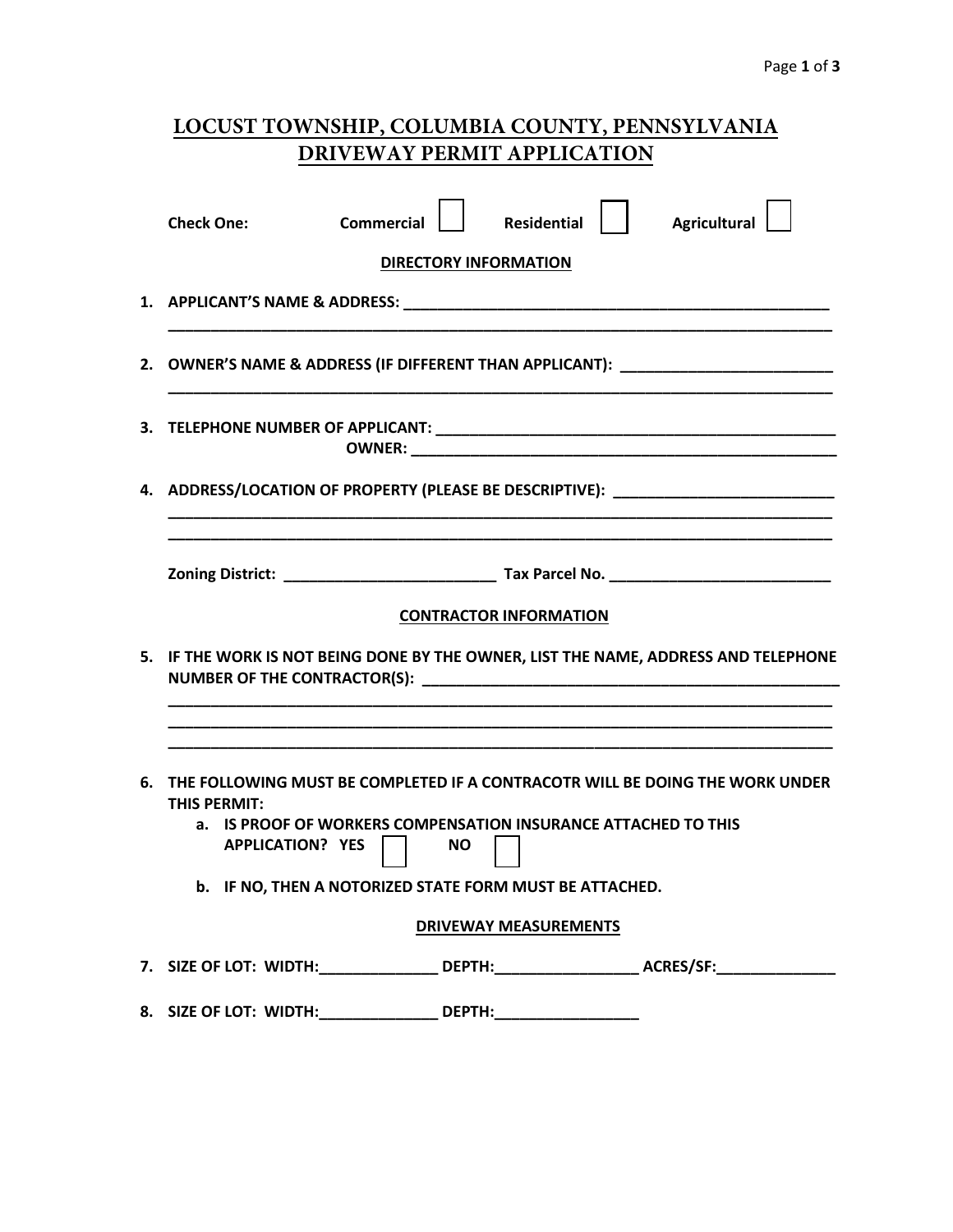## **OTHER CONSTRUCTION INFORMATION**

## **10. TOTAL COST OF CONSTRUCTION: \$\_\_\_\_\_\_\_\_\_\_\_\_\_\_\_\_\_\_\_\_\_\_\_\_\_\_\_\_\_\_\_\_\_\_\_\_\_\_\_\_\_\_\_\_\_\_\_\_**

**THE INFORMATION WHICH I HAVE PROVIDED WITHIN THIS APPLICATION IS TRUE AND CORRECT. I HEREBY AGREE TO COMPLY WITH ALL LOCUST TOWNSHIP ORDINANCES AND THE LAWS OF THE COMMONWAELTH OF PENNSYLVANIA IN THE PERFORMANCE OF MY WORK WITHIN THE TOWNSHIP. I FURTHER AGREE TO NOTIFY THE ZONING OFFICER OF ANY CHANGES IN THE INFORMATION PROVIDED IN THIS APPLICATION.**

| SIGNATURE OF PROPERTY OWNER                                                                                                                                                                                                                                          | <b>DATF</b><br><b>DATF</b> |  |
|----------------------------------------------------------------------------------------------------------------------------------------------------------------------------------------------------------------------------------------------------------------------|----------------------------|--|
| <b>SIGNATURE OF APPLICANT</b>                                                                                                                                                                                                                                        |                            |  |
| <b>TOWNSHIP USE ONLY</b>                                                                                                                                                                                                                                             |                            |  |
|                                                                                                                                                                                                                                                                      |                            |  |
| FEE PAID: The same of the same of the same of the same of the same of the same of the same of the same of the same of the same of the same of the same of the same of the same of the same of the same of the same of the same<br><b>APPROVED</b><br>$ $ DENIEID $ $ |                            |  |
|                                                                                                                                                                                                                                                                      |                            |  |
| APPROVAL IS SUBJECT TO THE FOLLOWING CONDITIONS: _______________________________                                                                                                                                                                                     |                            |  |
| IF DENIED, THE REASON FOR DENIAL OF THE APPLICATION CITING SECTIONS OF THE ZONING                                                                                                                                                                                    |                            |  |

**IF THE DRIVEWAY APPLICATION IS DENIED, ATTACH A COPY OF THE DENIAL LETTER.** 

**Locust Township Zoning Officer**

**\_\_\_\_\_\_\_\_\_\_\_\_\_\_\_\_\_\_\_\_\_\_\_\_\_\_\_\_\_\_\_\_\_\_\_\_\_\_\_\_\_\_\_\_\_\_\_\_**